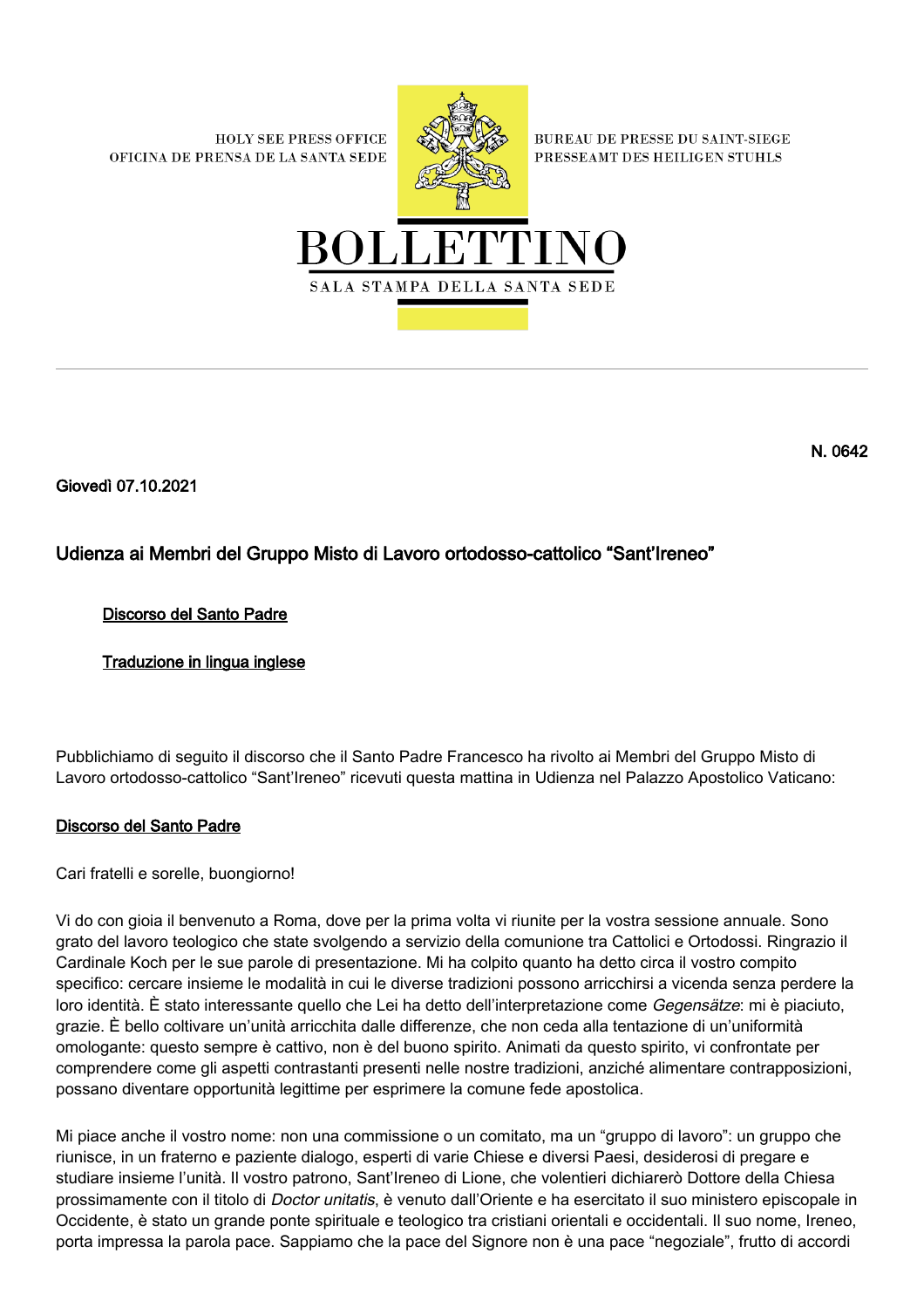per tutelare interessi, ma una pace che riconcilia, che reintegra nell'unità. Questa è la pace di Gesù. Cristo – scrive l'Apostolo Paolo – è «è la nostra pace, […] colui che di due ha fatto una cosa sola, abbattendo il muro di separazione, cioè l'inimicizia» (Ef 2,14). Cari amici, anche voi, con l'aiuto di Dio, lavorate per abbattere muri di separazione e per innalzare ponti di comunione.

Vi ringrazio per questo e in particolare per lo studio che avete da poco pubblicato, intitolato Servire la comunione. Ripensare il rapporto tra primato e sinodalità. Attraverso la pazienza costruttiva del dialogo, specialmente con le Chiese ortodosse, comprendiamo meglio che primato e sinodalità nella Chiesa non sono due principi concorrenti da tenere in equilibrio, ma due realtà che si costituiscono e si sostengono a vicenda al servizio della comunione. Come il primato presuppone l'esercizio della sinodalità, così la sinodalità include l'esercizio del primato. È interessante, da questo punto di vista, quanto ha scritto la Commissione teologica internazionale, spiegando che la sinodalità nella Chiesa Cattolica, in senso ampio, può essere compresa come l'articolazione di tre dimensioni: «"tutti", "alcuni" e "uno"». Infatti «la sinodalità implica l'esercizio del sensus fidei della universitas fidelium (tutti), il ministero di guida del collegio dei Vescovi, ciascuno con il suo presbiterio (alcuni), e il ministero di unità del Vescovo e del Papa (uno)» (La sinodalità nella vita e nella missione della Chiesa, 2018, n. 64).

In tale visione, il ministero primaziale è intrinseco alla dinamica sinodale, come lo sono pure l'aspetto comunitario che include tutto il Popolo di Dio e la dimensione collegiale relativa all'esercizio del ministero episcopale. Perciò un approccio fruttuoso al primato nei dialoghi teologici ed ecumenici non può che fondarsi su una riflessione sulla sinodalità: non c'è altra strada. Ho infatti più volte espresso la mia convinzione che «in una Chiesa sinodale, anche l'esercizio del primato petrino potrà ricevere maggiore luce» (Discorso nel 50° anniversario dell'istituzione del Sinodo dei Vescovi, 17 ottobre 2015). Confido che, con l'aiuto di Dio, il cammino sinodale che si inaugurerà fra pochi giorni in tutte le diocesi cattoliche sarà l'occasione per approfondire anche questo importante aspetto insieme agli altri cristiani.

Cari fratelli e sorelle, vi ringrazio per la vostra visita e vi auguro una feconda sessione di lavoro a Roma presso l'Istituto di Studi Ecumenici dell'Angelicum. Affidando il mio ministero alle vostre preghiere, invoco su di voi la benedizione del Signore e la protezione della Santa Madre di Dio. E ora, se vi è gradito, ognuno nella propria lingua possiamo pregare insieme il Padre Nostro.

### [Padre Nostro]

[01373-IT.02] [Testo originale: Italiano]

### Traduzione in lingua inglese

Dear brothers and sisters, good morning!

I am pleased to welcome you to Rome where, for the first time, you are meeting for your annual session. I am grateful for your theological work in the service of communion between Catholics and Orthodox. I thank Cardinal Koch for his words of introduction. I was struck by what you said about your specific task: to seek together ways in which the different traditions can enrich one another without losing their identity. I also found interesting your statement about interpretation as *Gegensätze*. I liked that. Thank you. It is good to cultivate a unity enriched by differences that will not yield to the temptation of a bland uniformity, which is never good. In this spirit, your discussions center on appreciating how differing aspects present in our traditions, rather than giving rise to disagreements, can become legitimate opportunities for expressing the shared apostolic faith.

I also like your name: you are not a commission or a committee, but a "working group": a group that assembles in fraternal and patient dialogue experts from various Churches and different countries, who desire to pray and study unity together. Your patron, Saint Irenaeus of Lyons – whom soon I will willingly declare a Doctor of the Church with the title *Doctor unitatis* – came from the East, exercised his episcopal ministry in the West, and was a great spiritual and theological bridge between Eastern and Western Christians. His name, Irenaeus, contains the word "peace". We know that the Lord's peace is not a "negotiated" peace, the fruit of agreements meant to